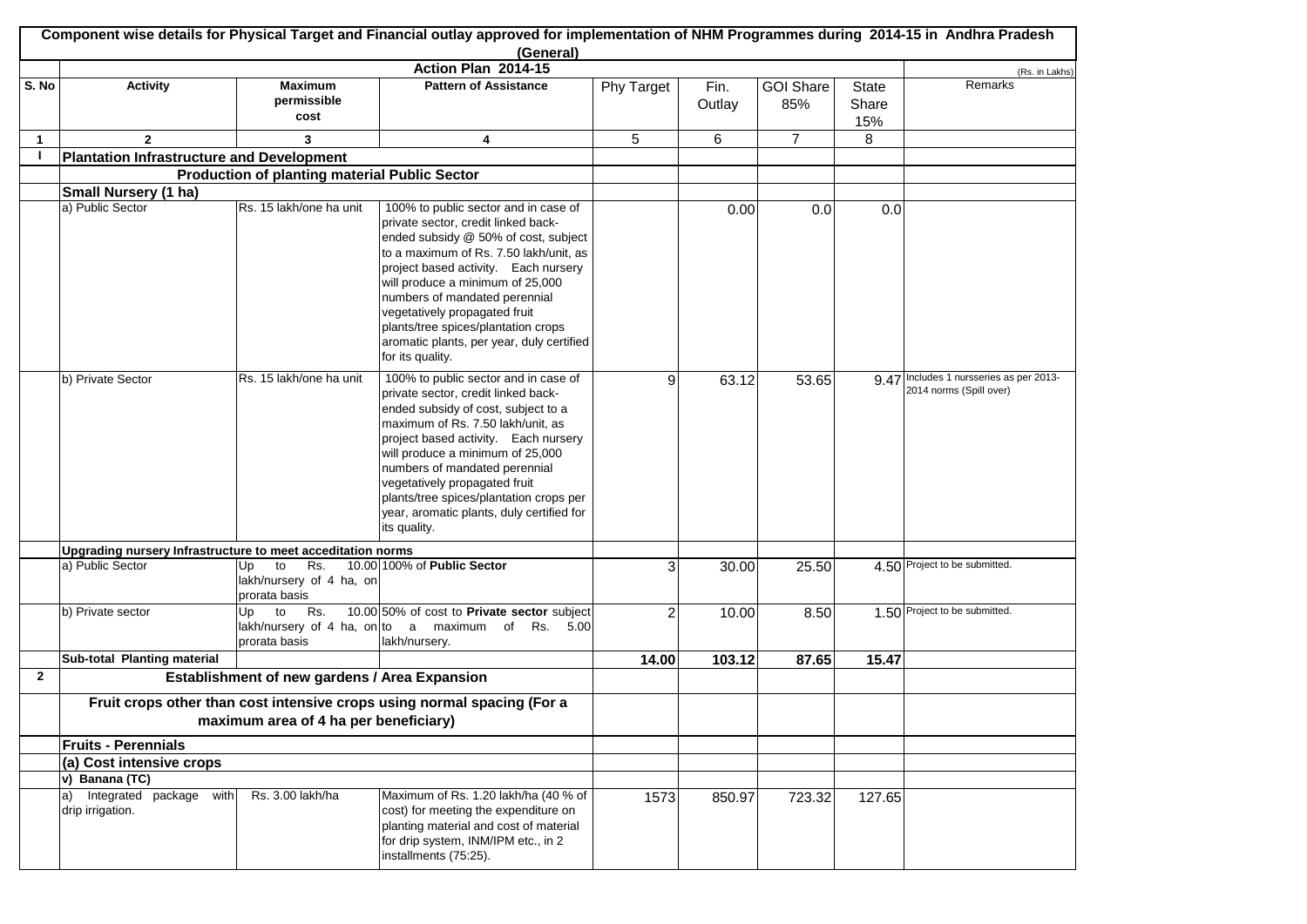| Without integration<br>lb)                                     | Rs. 1.25 lakh/ha. | Max. of Rs. 0.50 lakh per ha, (40% of<br>cost) for meeting the expenditure on<br>planting material and cost of INM/IPM<br>in 2 installments (75:25).<br>For (a) and (b) above, in the case of<br>TSP areas, Andaman & Nicobar and<br>Lakshadweep Islands, assistance will<br>be @ 50% of cost in 2 installments<br>$(75:25)$ .                                     |         |        | 0.00   | 0.00   |                                     |
|----------------------------------------------------------------|-------------------|--------------------------------------------------------------------------------------------------------------------------------------------------------------------------------------------------------------------------------------------------------------------------------------------------------------------------------------------------------------------|---------|--------|--------|--------|-------------------------------------|
| Sub-total                                                      |                   |                                                                                                                                                                                                                                                                                                                                                                    | 1573.00 | 850.97 | 723.32 | 127.65 |                                     |
| <b>Maintenance without Integration</b>                         |                   |                                                                                                                                                                                                                                                                                                                                                                    |         |        |        |        |                                     |
| 1st Year                                                       |                   |                                                                                                                                                                                                                                                                                                                                                                    | 1326.69 | 137.64 | 116.99 |        | 20.65 As per norms of 2013-14       |
| <b>Sub-total Maintenance</b>                                   |                   |                                                                                                                                                                                                                                                                                                                                                                    |         |        | 116.99 |        |                                     |
| vii) Papaya                                                    |                   |                                                                                                                                                                                                                                                                                                                                                                    | 1326.69 | 137.64 |        | 20.65  |                                     |
| a) Integrated package with<br>drip irrigation.                 | Rs. 2.00 lakh/ha. | Maximum of Rs. 0.80 lakh/ha (40% of<br>the cost) for meeting expenditure on<br>planting material, drip irrigation and<br>cost of material for INM/IPM, in 2<br>installments (75:25).                                                                                                                                                                               |         |        | 0.00   | 0.00   |                                     |
| b) Without integration                                         | Rs. 60,000/ha     | Maximum of Rs. 0.30 lakh/ha (50 % of<br>cost) for meeting the expenditure on<br>planting material and cost of INM/IPM<br>in 2 installments (75:25).<br>For (a) and (b) above, in the case of<br>NE and Himalayan States, TSP areas,<br>Nicobar<br>Andaman<br>&<br>and<br>Lakshadweep Islands, assistance will<br>be @ 50% of cost in 2 installments<br>$(75:25)$ . |         | 0.00   | 0.00   | 0.00   |                                     |
| Sub-total                                                      |                   |                                                                                                                                                                                                                                                                                                                                                                    | 0.00    | 0.00   | 0.00   | 0.00   |                                     |
| <b>Maintenance without Integration</b>                         |                   |                                                                                                                                                                                                                                                                                                                                                                    |         |        |        |        |                                     |
| 1st Year                                                       |                   |                                                                                                                                                                                                                                                                                                                                                                    | 1270.46 | 95.28  | 80.99  |        | 14.29 As per norms of 2013-14       |
| <b>Sub-total Maintenance</b>                                   |                   |                                                                                                                                                                                                                                                                                                                                                                    | 1270.46 | 95.28  | 80.99  | 14.29  |                                     |
| ix) High density planting (mango, guava, pomegranate, citrus). |                   |                                                                                                                                                                                                                                                                                                                                                                    |         |        |        |        |                                     |
| a) Integrated package with<br>drip irrigation                  | Rs. 1.50 lakh /ha | Maximum of Rs. 0.60 lakh per ha.<br>(40% of cost) for meeting the<br>expenditure on planting material, cost<br>of drip system, INM/IPM, canopy<br>management etc., in 3 installments of<br>60:20:20 subject to survival rate of<br>75% in 2nd year and 90% in 3rd year).                                                                                           |         |        | 0.00   | 0.00   |                                     |
| Mango                                                          | -do-              | -do-                                                                                                                                                                                                                                                                                                                                                               | 725.00  | 169.65 | 144.20 |        | 25.45 Includes as per 2013-14 norms |
| Citrus (Sweet orange/Kinnow/<br>Mandarin)                      | -do-              | -do-                                                                                                                                                                                                                                                                                                                                                               | 480.00  | 111.17 | 94.49  | 16.68  | -do-                                |
| Acid lime                                                      | -do-              | -do-                                                                                                                                                                                                                                                                                                                                                               | 55.00   | 12.74  | 10.83  | 1.91   | -do-                                |
| Guava                                                          | -do-              | -do-                                                                                                                                                                                                                                                                                                                                                               | 15.43   | 6.32   | 5.37   | 0.95   | -do-                                |
| Pomegranate                                                    | -do-              | -do-                                                                                                                                                                                                                                                                                                                                                               | 229.86  | 67.95  | 57.75  | 10.19  | -do-                                |
| Sub-total itegrated                                            |                   |                                                                                                                                                                                                                                                                                                                                                                    | 1505.29 | 367.82 | 312.65 | 55.17  |                                     |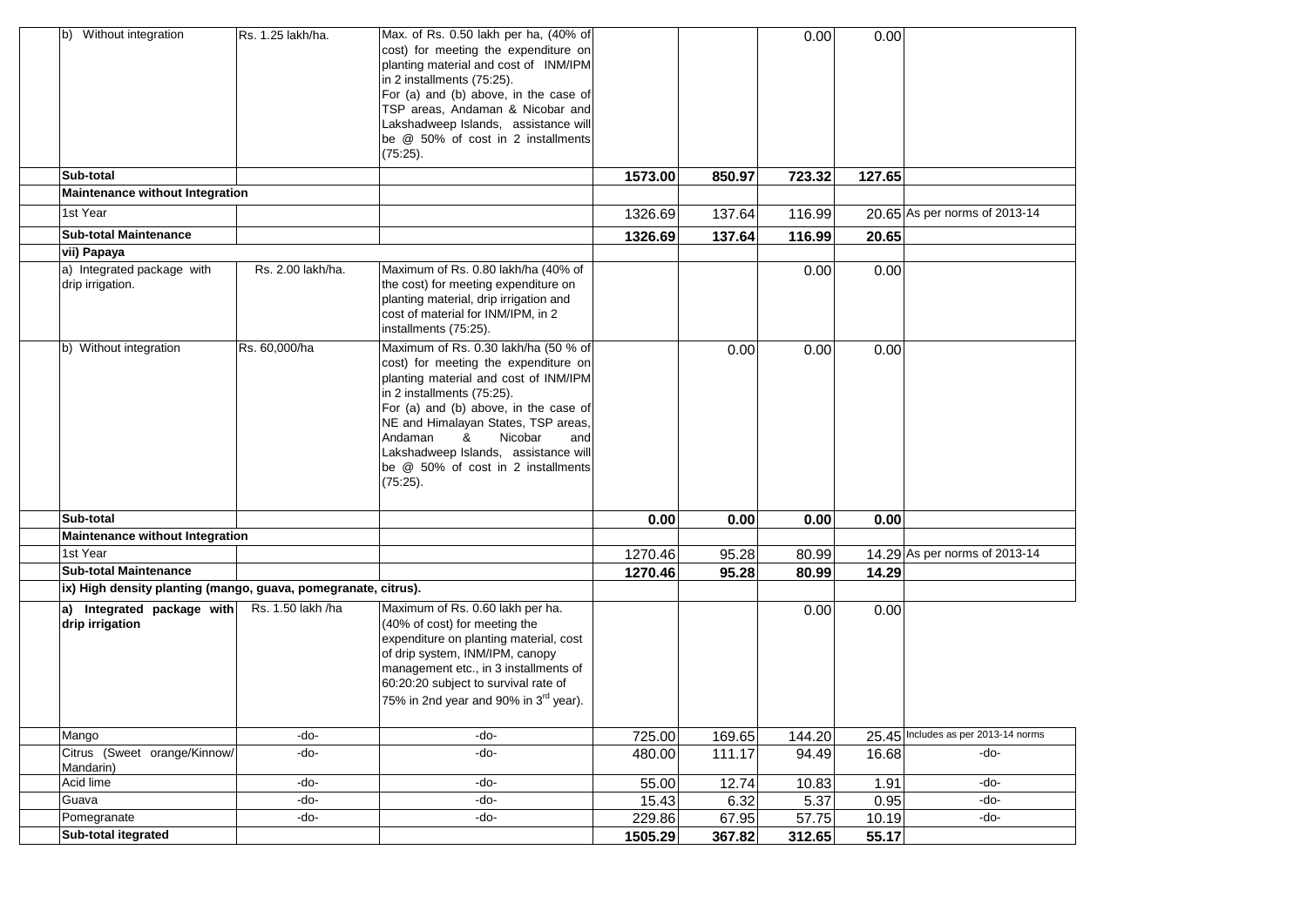|              | b) Without Integration.                                       | Rs. 1.00 lakh/ha.                                    | Maximum of Rs. 0.40 lakh/ha (40% of   |         | 0.00           | 0.00          | 0.00  |                      |
|--------------|---------------------------------------------------------------|------------------------------------------------------|---------------------------------------|---------|----------------|---------------|-------|----------------------|
|              |                                                               |                                                      | the cost) for meeting the expenditure |         |                |               |       |                      |
|              |                                                               |                                                      | on planting material and cost of      |         |                |               |       |                      |
|              |                                                               |                                                      | INM/IPM in 3 installments (60:20:20). |         |                |               |       |                      |
|              |                                                               |                                                      | For (a) and (b) above, in the case of |         |                |               |       |                      |
|              |                                                               |                                                      | TSP areas, Andaman & Nicobar and      |         |                |               |       |                      |
|              |                                                               |                                                      | Lakshadweep Islands, assistance will  |         |                |               |       |                      |
|              |                                                               |                                                      | be @ 50% of cost in 3 installments of |         |                |               |       |                      |
|              |                                                               |                                                      | 60:20:20 subject to survival rate of  |         |                |               |       |                      |
|              |                                                               |                                                      | 75% in 2nd year and 90% in 3rd year)  |         |                |               |       |                      |
|              |                                                               |                                                      |                                       |         |                |               |       |                      |
|              |                                                               |                                                      |                                       |         |                |               |       |                      |
|              | Mango                                                         | -do-                                                 | -do-                                  | 1.00    | 0.28           | 0.24          |       | 0.04 Committed       |
|              | Citrus (Sweet orange/Kinnow/<br>Mandarin)                     | -do-                                                 | -do-                                  | 1.00    | 0.24           | 0.20          |       | 0.04 Committed       |
|              | Acid lime                                                     | -do-                                                 | -do-                                  | 4.00    | 1.00           | 0.85          |       | 0.15 Committed       |
|              | Sub-total                                                     |                                                      |                                       | 6.00    | 1.52           | 1.29          |       | 0.23 Committed       |
|              | Maintenance without Integration                               |                                                      |                                       |         |                |               |       |                      |
|              | 1st Year Maintenance (High                                    |                                                      |                                       |         | 0.00           | 0.00          | 0.00  |                      |
|              | Density)                                                      |                                                      |                                       |         |                |               |       |                      |
|              | Mango (5 X5)                                                  |                                                      |                                       | 534.06  | 40.05          | 34.05         | 6.01  | As per 2013-14 norms |
|              | Guava                                                         |                                                      |                                       | 51.16   | 4.09           | 3.48          | 0.61  | do                   |
|              | Citrus (Sweet orange/Kinnow/                                  |                                                      |                                       | 356.58  | 28.53          | 24.25         | 4.28  | do                   |
|              | Mandarin)<br>Acid lime                                        |                                                      |                                       |         |                |               |       | do                   |
|              |                                                               |                                                      |                                       | 688.60  | 51.65          | 43.90         | 7.75  | do                   |
|              | Pomegranate                                                   |                                                      |                                       | 234.98  | 17.62          | 14.98         | 2.64  |                      |
|              | <b>Sub-total Maintenance</b>                                  |                                                      |                                       | 1865.38 | 141.94         | 120.65        | 21.29 |                      |
|              | 2nd Year Maintenance (High<br>Density)                        |                                                      |                                       |         |                | 0.00          | 0.00  |                      |
|              | Mango (5 X5)                                                  |                                                      |                                       | 212.13  | 15.91          | 13.52         | 2.39  | do                   |
|              | Mango (2.5X 2.5)                                              |                                                      |                                       | 37.90   | 3.03           | 2.58          | 0.45  | do                   |
|              | Guava (2.5 X2.5)                                              |                                                      |                                       | 8.28    | 0.66           | 0.56          | 0.10  | do                   |
|              | Acid Lime(5X5)                                                |                                                      |                                       | 269.09  | 13.45          |               | 2.02  | do                   |
|              |                                                               |                                                      |                                       |         |                | 11.44         | 2.73  | do                   |
|              | Sweet Orange(5x5)                                             |                                                      |                                       | 227.71  | 18.22<br>10.25 | 15.48<br>8.71 | 1.54  | do                   |
|              | Pomegranate<br><b>Sub-total Maintenance</b>                   |                                                      |                                       | 136.69  | 61.53          | 52.30         | 9.23  |                      |
|              |                                                               | Vegetable (For maximum area of 2 ha per beneficiary) |                                       | 891.80  |                |               |       |                      |
|              |                                                               | Rs.50,000/ha                                         | 40% of cost in general areas          | 645     | 129.00         | 109.65        | 19.35 |                      |
|              | Hybrid<br>Sub-total                                           |                                                      |                                       | 645     | 129.00         | 109.65        | 19.35 |                      |
| $\mathbf{3}$ | Flowers (For a maximum of 2 ha per beneficiary)               |                                                      |                                       |         |                |               |       |                      |
|              | <b>Loose Flowers</b>                                          |                                                      |                                       |         |                |               |       |                      |
|              | <b>Small &amp; Marginal Farmers</b>                           | Rs. 40,000/ha                                        | 40% of cost                           | 530.0   | 84.80          | 72.08         | 12.72 |                      |
|              | <b>Other farmers</b>                                          | do                                                   | 25% of cost                           | 70.0    | 7.00           | 5.95          | 1.05  |                      |
|              | <b>Sub-total flowers</b>                                      |                                                      |                                       | 600.00  | 91.80          | 78.03         | 13.77 |                      |
|              | Plantation crops (For a maximum area of 4 ha per beneficiary) |                                                      |                                       |         |                |               |       |                      |
|              | Cocoa                                                         |                                                      |                                       |         |                |               |       |                      |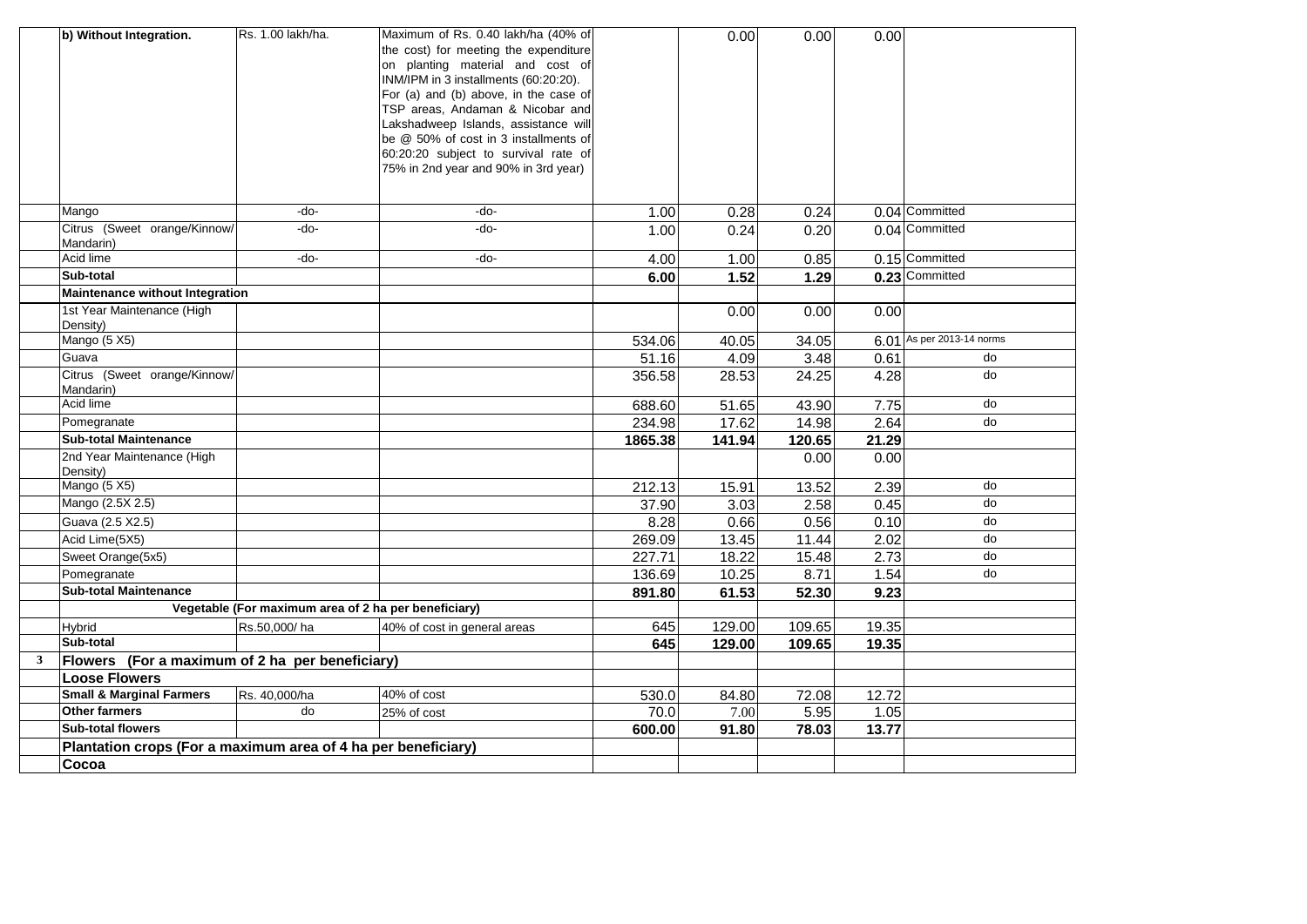|   | b) Without integration                                                                               | Rs. 50,000/ha                                   | Rs.0.20 lakh per ha (40 % of cost)<br>for meeting the expenditure on<br>planting material and cost of material<br>for INM/IPM in 3 installments of<br>60:20:20 subject to survival rate of<br>75% in second year and 90% in third<br>year for a maximum area of 4 ha per<br>beneficiary.<br>For<br>(a) and (b) above, in the case of NE<br>and Himalayan States, TSP areas,<br>Andaman & Nicobar and<br>Lakshadweep Islands assistance will<br>be @ 50% of cost in 3 installments. |          | 0.00    | 0.00    | 0.00   |                                                                                                                                     |
|---|------------------------------------------------------------------------------------------------------|-------------------------------------------------|------------------------------------------------------------------------------------------------------------------------------------------------------------------------------------------------------------------------------------------------------------------------------------------------------------------------------------------------------------------------------------------------------------------------------------------------------------------------------------|----------|---------|---------|--------|-------------------------------------------------------------------------------------------------------------------------------------|
|   | Sub-total                                                                                            |                                                 |                                                                                                                                                                                                                                                                                                                                                                                                                                                                                    | 0        | 0.00    | 0.00    | 0.00   |                                                                                                                                     |
|   | Maintenance I year (without integration)                                                             |                                                 |                                                                                                                                                                                                                                                                                                                                                                                                                                                                                    |          |         |         |        | 3.50 As per 2013-14 norms                                                                                                           |
|   | Cocoa                                                                                                | Rs. 40,000ha                                    | Maximum of Rs. 20,000/- per ha (50%<br>of cost for meeting the expenditure on<br>planting material and cost of material<br>for INM/IPM etc) in 3 installments of<br>60:20:20 subject to survival rate of<br>75% in second year and 90% in third<br>year for a maximum area of 4 ha                                                                                                                                                                                                 | 897.47   | 23.33   | 19.83   |        |                                                                                                                                     |
|   | Maintenance II year (without integration)                                                            |                                                 |                                                                                                                                                                                                                                                                                                                                                                                                                                                                                    |          |         |         |        |                                                                                                                                     |
|   | Cashew                                                                                               | do                                              | do                                                                                                                                                                                                                                                                                                                                                                                                                                                                                 |          | 0.00    | 0.00    | 0.00   |                                                                                                                                     |
|   | Cocoa                                                                                                | do                                              | do                                                                                                                                                                                                                                                                                                                                                                                                                                                                                 | 454.13   | 11.81   | 10.04   | 1.77   |                                                                                                                                     |
|   | Sub-total                                                                                            |                                                 |                                                                                                                                                                                                                                                                                                                                                                                                                                                                                    | 1351.6   | 35.14   | 29.87   | 5.27   |                                                                                                                                     |
|   | <b>Grand Total Area Expansion</b>                                                                    |                                                 |                                                                                                                                                                                                                                                                                                                                                                                                                                                                                    | 4329.29  | 1441.11 | 1224.95 | 216.17 |                                                                                                                                     |
|   | <b>Grand Total Maintenance</b>                                                                       |                                                 |                                                                                                                                                                                                                                                                                                                                                                                                                                                                                    | 4840.55  | 471.54  | 400.81  | 70.73  |                                                                                                                                     |
| 5 | Rejuvenation/replacement of Rs. 40,000/ha<br>senile plantation including<br>Canopy management. Mango |                                                 | 50% of the total cost subject to a<br>maximum of Rs. 20,000/ha limited to<br>two ha per beneficiary.                                                                                                                                                                                                                                                                                                                                                                               | 12349.50 | 1035.00 | 879.75  |        | 155.25 Includes 239.29 ha as per 2013-14<br>norms Committed                                                                         |
|   | Sub-total                                                                                            |                                                 |                                                                                                                                                                                                                                                                                                                                                                                                                                                                                    | 12349.50 | 1035.00 | 879.75  | 155.25 |                                                                                                                                     |
|   | <b>Creation of Water resources</b>                                                                   |                                                 |                                                                                                                                                                                                                                                                                                                                                                                                                                                                                    |          |         |         |        |                                                                                                                                     |
|   | ii) Water harvesting system for individuals- for storage of water in                                 |                                                 |                                                                                                                                                                                                                                                                                                                                                                                                                                                                                    |          |         |         |        |                                                                                                                                     |
|   | 20mx20mx3m                                                                                           |                                                 |                                                                                                                                                                                                                                                                                                                                                                                                                                                                                    |          |         |         |        |                                                                                                                                     |
|   | Plain areas                                                                                          | areas and                                       | Rs. 1.50 lakh/unit in plain 50% of cost. Maintenance to be<br>ensured by the beneficiary.                                                                                                                                                                                                                                                                                                                                                                                          | 92       | 69.0    | 58.7    | 10.4   |                                                                                                                                     |
|   | Hilly areas.                                                                                         | areas                                           | Rs. 1.80 lakh/unit in hilly 50% of cost. Maintenance to be<br>ensured by the beneficiary.                                                                                                                                                                                                                                                                                                                                                                                          |          | 0.00    | 0.00    | 0.00   |                                                                                                                                     |
|   | Sub-total                                                                                            |                                                 |                                                                                                                                                                                                                                                                                                                                                                                                                                                                                    | 92       | 69.00   | 58.65   | 10.35  |                                                                                                                                     |
| 5 |                                                                                                      | <b>Protected cultivation</b>                    |                                                                                                                                                                                                                                                                                                                                                                                                                                                                                    |          |         |         |        |                                                                                                                                     |
|   | (b) Naturally ventilated system                                                                      |                                                 |                                                                                                                                                                                                                                                                                                                                                                                                                                                                                    |          |         |         |        |                                                                                                                                     |
|   | (i) Tubular structur                                                                                 | Rs.1060/Sq.m                                    | 50% of the cost limited to 4000 Sq.m<br>per beneficiary.                                                                                                                                                                                                                                                                                                                                                                                                                           | 1.63     | 86.39   | 73.43   | 12.96  | Minutes of SLEC meeting to be<br>submitted along with details of<br>beneficiareis, locaiton, etc to<br>facilitate release of funds. |
|   | (i) Tubular structur                                                                                 | Rs. 935/Sq.m (>500 Sq.<br>m up to 1008 Sq. m)   | 50% of the cost limited to 4000 Sq.m<br>per beneficiary.                                                                                                                                                                                                                                                                                                                                                                                                                           | 8.05     | 343.31  | 291.81  |        | 51.50 spill over & committed                                                                                                        |
|   |                                                                                                      | Rs. 890/Sq. m (>1008                            | 50% of the cost limited to 4000 Sq.m                                                                                                                                                                                                                                                                                                                                                                                                                                               | 2.47     | 109.87  | 93.39   | 16.48  |                                                                                                                                     |
|   | (i) Tubular structur                                                                                 | Sq.m up to 2080 Sq. m)                          | per beneficiary.                                                                                                                                                                                                                                                                                                                                                                                                                                                                   |          |         |         |        |                                                                                                                                     |
|   | (i) Tubular structur                                                                                 | Rs. 844/Sq. m (>2080<br>Sq. m up to 4000 Sq. m) | 50% of the cost limited to 4000 Sq.m<br>per beneficiary.                                                                                                                                                                                                                                                                                                                                                                                                                           | 2.90     | 122.38  | 104.02  | 18.36  |                                                                                                                                     |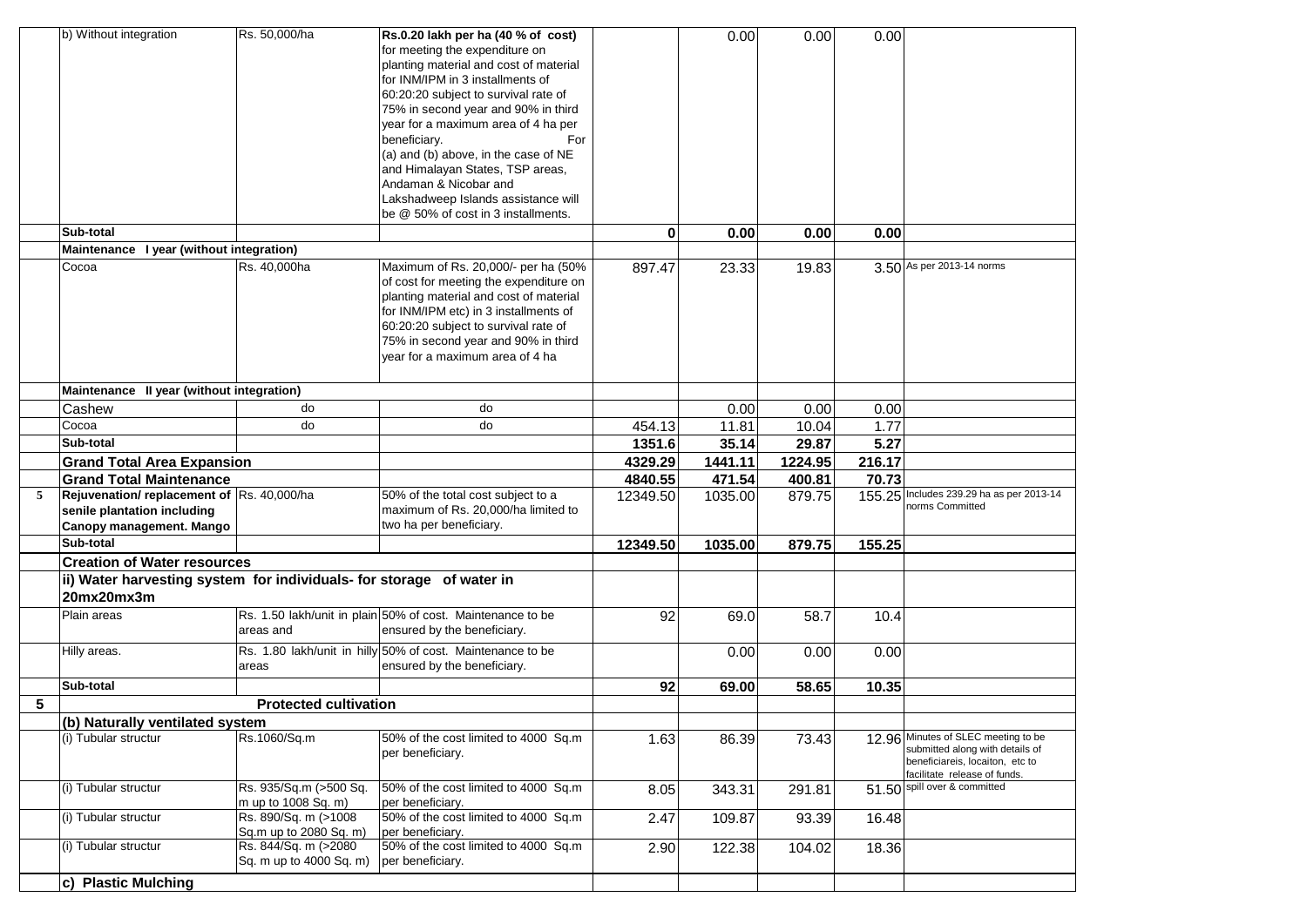|                | <b>Plastic Mulching</b>                                                                                | Rs. 32,000/ha                                                                             | 50% of the total cost limited to 2 ha per<br>beneficiary.                                                                                                                                                                                                               | 2751    | 439.05  | 373.19  | 65.86     |                                                           |
|----------------|--------------------------------------------------------------------------------------------------------|-------------------------------------------------------------------------------------------|-------------------------------------------------------------------------------------------------------------------------------------------------------------------------------------------------------------------------------------------------------------------------|---------|---------|---------|-----------|-----------------------------------------------------------|
|                | d) Shade Net House                                                                                     |                                                                                           |                                                                                                                                                                                                                                                                         |         |         |         |           |                                                           |
|                | i) Tubular structure                                                                                   | Rs. 710/Sq.m                                                                              | 50% of cost limited to 4000 Sq.m per<br>beneficiary.                                                                                                                                                                                                                    | 5.11    | 181.50  | 154.27  | 27.22     |                                                           |
|                | e) Anti Bird/Anti Hail Nets                                                                            | Rs.35/- per Sq.m                                                                          | 50% of cost limited to 5000 Sq.m per<br>beneficiary.                                                                                                                                                                                                                    |         | 0.00    | 0.00    | 0.00      |                                                           |
|                | f) Cost of planting material &<br>cultivation of high value<br>vegetables grown in poly<br>house       | Rs.140/Sq. m                                                                              | 50% of cost limited to 4000 Sq.m per<br>beneficiary.                                                                                                                                                                                                                    | 8.53    | 61.77   | 52.50   | 9.27      |                                                           |
|                | i) Cost of planting material &<br>cultivation of Rose and lilum<br>under poly house/shade net<br>house | Rs. 426/Sq.m                                                                              | 50% of cost limited to 4000 Sq. m per<br>beneficiary.                                                                                                                                                                                                                   | 0.41    | 10.00   | 8.50    |           | 1.50 Committed                                            |
|                | Sub-total protected cultivation                                                                        |                                                                                           |                                                                                                                                                                                                                                                                         | 2779.93 | 1354.26 | 1151.12 | 203.14    |                                                           |
| 6              | Promotion of Integrated Nutrient Management(INM)/ Integrated Pest                                      |                                                                                           |                                                                                                                                                                                                                                                                         |         |         |         |           |                                                           |
|                | <b>Promotion of IPM</b>                                                                                | Rs. 4000/ha                                                                               | 30% of cost subject to a maximum of<br>Rs 1200/ha limited to 4.00 ha/<br>beneficiary.                                                                                                                                                                                   | 10382   | 115.93  | 98.54   |           | 17.39 Includes as per 2013-14 norms.<br>Committed 4327 ha |
|                | <b>Promotion of INM</b>                                                                                | Rs. 4000/ha                                                                               | 30% of cost subject to a maximum of<br>Rs 1200/ha limited to 4.00 ha/<br>beneficiary.                                                                                                                                                                                   | 330     | 3.96    | 3.37    | $0.59$ do |                                                           |
|                | Disease forecasting unit (PSUs) Rs. 6.00 lakh/unit                                                     |                                                                                           | 100 % of costs.                                                                                                                                                                                                                                                         |         |         | 0.00    | 0.00      |                                                           |
|                | <b>Sub-total INM / IPM</b>                                                                             |                                                                                           |                                                                                                                                                                                                                                                                         | 10712   | 119.89  | 101.91  | 17.98     |                                                           |
| $\overline{7}$ | <b>Adoption Organic Farming</b>                                                                        |                                                                                           |                                                                                                                                                                                                                                                                         |         |         |         |           |                                                           |
|                | iii) Vermi compost Units /organic input production unit                                                |                                                                                           |                                                                                                                                                                                                                                                                         |         |         |         |           |                                                           |
|                | i) Vermi compost Units                                                                                 | Rs.1,00,000/ unit for<br>permanent structure and<br>Rs. 16,000/unit for HDPE<br>Vermibed. | 50% of cost conforming to the size of<br>the unit of 30'x8'x2.5' dimension of<br>permanent structure to be<br>administered on pro-rata basis. 50% of<br>cost conforming to the size of 96 cft<br>(12'x4'x2') and IS 15907:2010 to be<br>administered on pro-rata basis. | 397     | 119.10  | 101.24  |           | 17.87 Includes 186 no. as per 2013-14<br>norms. Committed |
|                | ii) Vermibeds                                                                                          | do                                                                                        | do                                                                                                                                                                                                                                                                      | 1530    | 76.50   | 65.03   | 11.48     |                                                           |
|                | Sub-total                                                                                              |                                                                                           |                                                                                                                                                                                                                                                                         | 1927.00 | 195.60  | 166.26  | 29.34     |                                                           |
|                | <b>Certification for Good</b><br>Agricultural Practices (GAP),<br>Including infrastructure             | Rs. 10,000/ha                                                                             | 50% of the cost for maximum of<br>4ha/beneficiary.                                                                                                                                                                                                                      |         | 0.00    | 0.00    | 0.00      |                                                           |
|                | Centre of Excellence for<br><b>Horticulture</b>                                                        | Rs.1000.00 lakh/ centre                                                                   | 100% of cost to public sector. This<br>can be established through bi-lateral<br>co-operation also.                                                                                                                                                                      | 1       | 600.00  | 510.00  | 90.00     |                                                           |
| 9              | <b>Horticulture Mechanization</b>                                                                      |                                                                                           |                                                                                                                                                                                                                                                                         |         |         |         |           |                                                           |
|                | i) Tractor (upto 20 PTO HP)                                                                            |                                                                                           |                                                                                                                                                                                                                                                                         |         |         |         |           |                                                           |
|                | a) General                                                                                             | 3.00 lakh/unit                                                                            | 25% of cost, subject to a maximum of<br>Rs. 0.75 lakh/unit for general category<br>farmers, and in the case if SC, ST,<br>Small & Marginal famers, women<br>farmers and beneficiaries in NE states,<br>35% of cost, subject to a maximum of<br>Rs. 1.00 lakh per unit.  | 10      | 15.00   | 12.75   |           | 2.25 Committed as per norms 2013-14                       |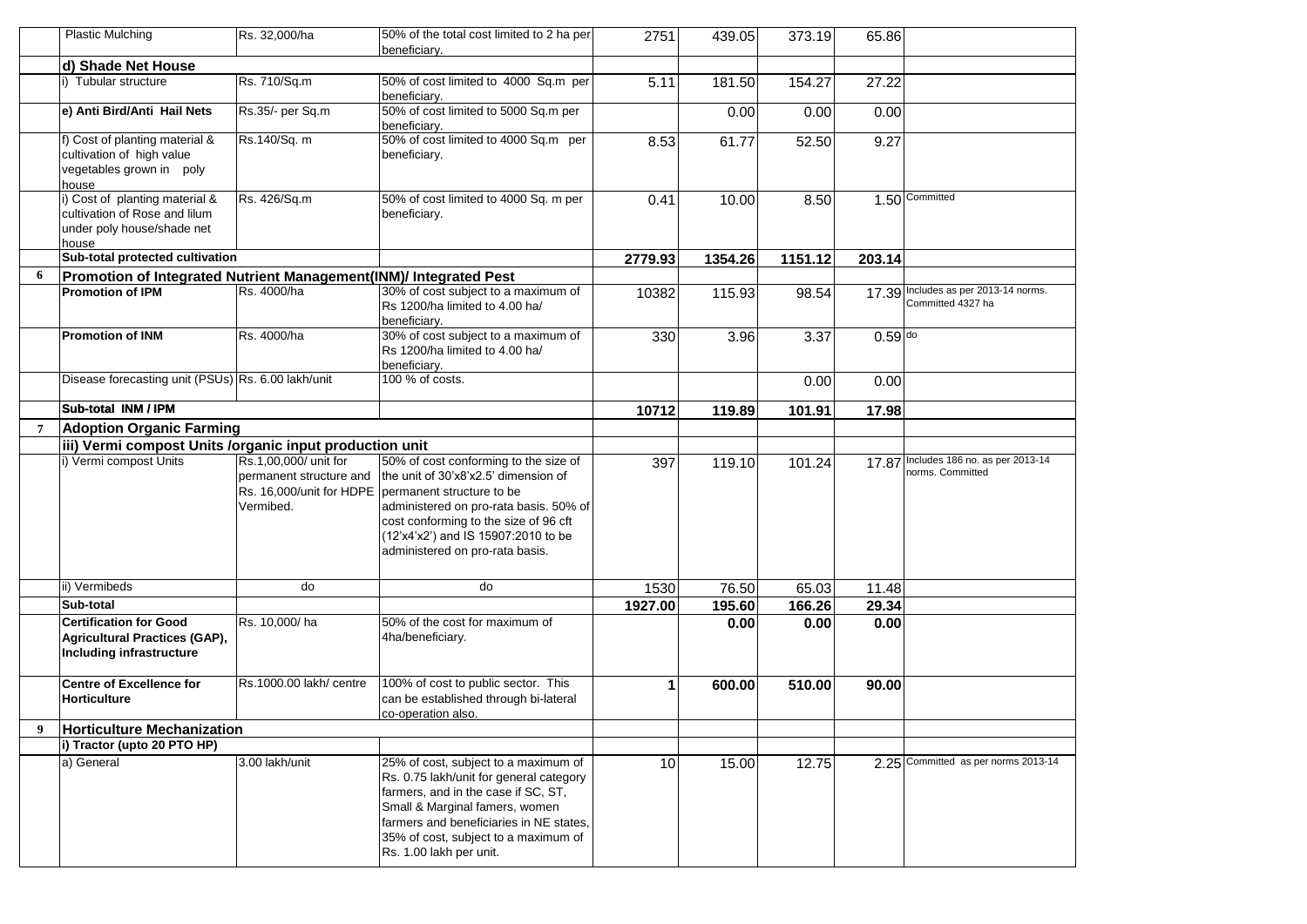|    | b) Sc, ST                                 | 3.00 lakh/unit                                 | 25% of cost, subject to a maximum of<br>Rs. 0.75 lakh/unit for general category<br>farmers, and in the case if SC, ST,<br>Small & Marginal famers, women<br>farmers and beneficiaries in NE states,<br>35% of cost, subject to a maximum of<br>Rs. 1.00 lakh per unit. | 54   | 54.00  | 45.90  | 8.10  |                                                             |
|----|-------------------------------------------|------------------------------------------------|------------------------------------------------------------------------------------------------------------------------------------------------------------------------------------------------------------------------------------------------------------------------|------|--------|--------|-------|-------------------------------------------------------------|
|    | ii) Power Tiller                          |                                                |                                                                                                                                                                                                                                                                        |      |        |        |       |                                                             |
|    | a) Power tiller (below 8 BHP)             |                                                |                                                                                                                                                                                                                                                                        |      |        |        |       |                                                             |
|    | 1) General                                | 1.00 lakh per unit                             | Subject to a maximum of Rs.0.40<br>lakh/unit for general category farmers,<br>and in the case if SC, ST, Small &<br>Marginal farmers, women farmers and<br>beneficiaries in NE states, subject of a<br>maximum of Rs. 0.50 lakh/unit.                                  | 100  | 49.87  | 42.39  |       | 7.48 In Lieu of Power / hydraulic operated<br>machine tools |
|    | 2) Sc, ST                                 | 1.00 lakh per unit                             | Subject to a maximum of Rs.0.40<br>lakh/unit for general category farmers,<br>and in the case if SC, ST, Small &<br>Marginal farmers, women farmers and<br>beneficiaries in NE states, subject of a<br>maximum of Rs. 0.50 lakh/unit.                                  | 23   | 14.41  | 12.25  |       | 2.16 In Lieu of Power / hydraulic operated<br>machine tools |
|    | b) Power tiller (8 BHP & above)           | 1.50 lakh per unit                             | Subject to a maximum of Rs.0.60<br>lakh/unit for general category farmers,<br>and in the case if SC, ST, Small &<br>Marginal farmers, women farmers and<br>beneficiaries in NE states, subject of a<br>maximum of Rs. 0.75 lakh/unit.                                  | 411  | 308.25 | 262.01 | 46.24 |                                                             |
|    | iv) Self-propelled Horticulture Machinery |                                                |                                                                                                                                                                                                                                                                        |      |        |        |       |                                                             |
|    | a) General                                | 2.50 lakh per unit                             | Subject to a maximum of Rs. 1.00<br>lakh/unit for general category farmers,<br>and in the case if SC, ST, Small &<br>Marginal farmers, women farmers and<br>beneficiaries in NE states, subject of a<br>maximum of Rs. 1.25 lakh/unit.                                 | 47   | 23.56  | 20.03  | 3.53  |                                                             |
|    | b) Sc, ST                                 | 2.50 lakh per unit                             | Subject to a maximum of Rs. 1.00<br>lakh/unit for general category farmers,<br>and in the case if SC, ST, Small &<br>Marginal farmers, women farmers and<br>beneficiaries in NE states, subject of a<br>maximum of Rs. 1.25 lakh/unit.                                 |      |        | 0.00   | 0.00  |                                                             |
|    | Sub-total                                 |                                                |                                                                                                                                                                                                                                                                        | 645  | 465.09 | 395.33 | 69.76 |                                                             |
| 10 | Human Resource Development (HRD)          |                                                |                                                                                                                                                                                                                                                                        |      |        |        |       |                                                             |
|    |                                           | <b>Training of farmers</b>                     |                                                                                                                                                                                                                                                                        |      |        |        |       |                                                             |
|    | Within the State                          | Rs. 1000/day per farmer<br>including transport | 100% of the cost.                                                                                                                                                                                                                                                      | 7380 | 51.90  | 44.11  | 7.78  |                                                             |
|    | Outside the state                         | Project based as per<br>actual.                | 100% of the cost.                                                                                                                                                                                                                                                      |      | 0.00   | 0.00   | 0.00  |                                                             |
|    |                                           | (e) Exposure visit of farmers                  |                                                                                                                                                                                                                                                                        |      |        |        |       |                                                             |
|    | Outside the State                         | Project based as per<br>actual.                | 100% of the cost.                                                                                                                                                                                                                                                      | 1523 | 95.19  | 80.91  | 14.28 |                                                             |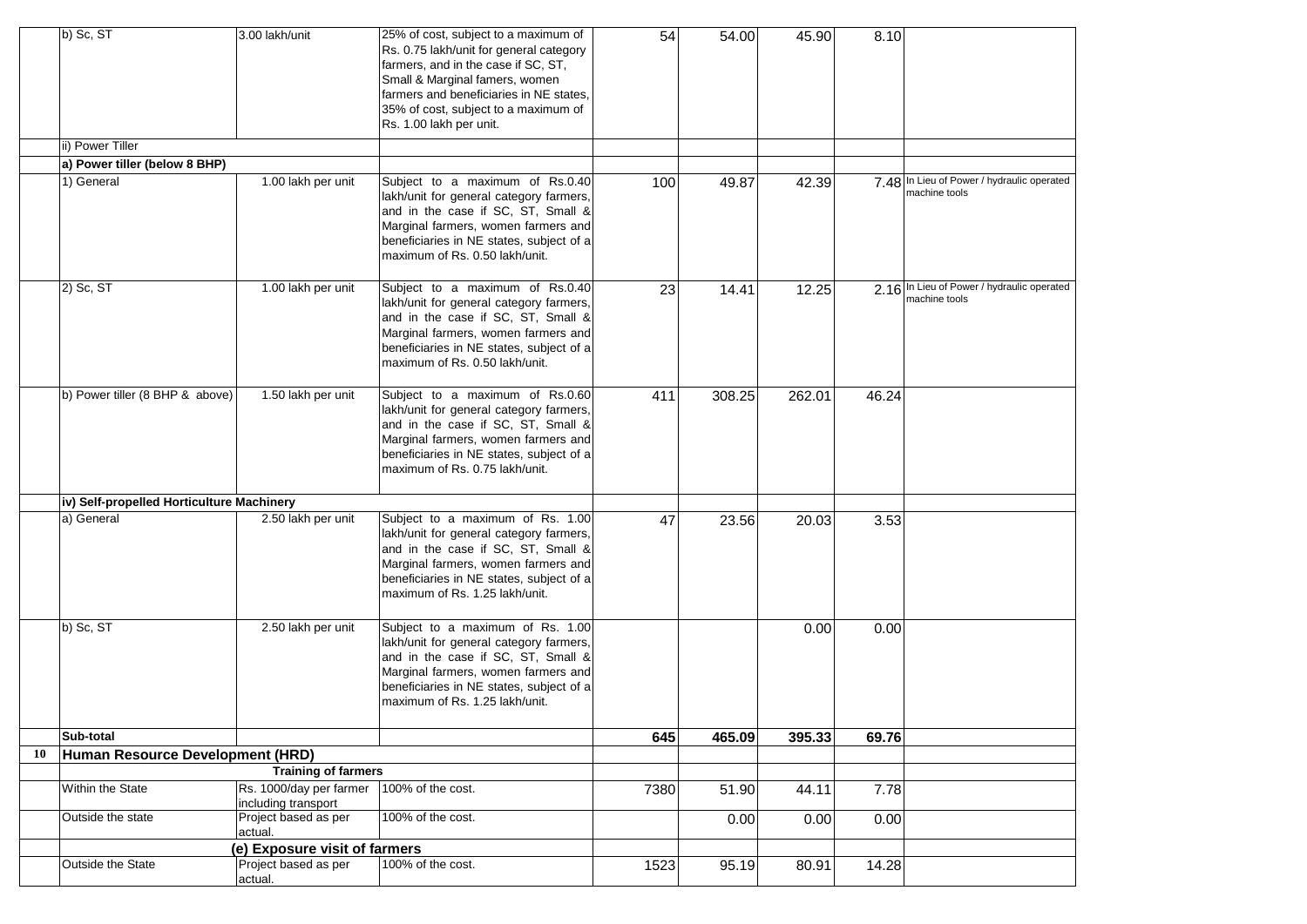|     | Outside India                                           |                                                           | Rs. 4.00 lakh / participant Project Based. 100% of air/rail travel         |                | 0.00    | 0.00    | 0.00   |                                                                    |
|-----|---------------------------------------------------------|-----------------------------------------------------------|----------------------------------------------------------------------------|----------------|---------|---------|--------|--------------------------------------------------------------------|
|     | Sub-total                                               |                                                           | cost.                                                                      |                |         |         |        |                                                                    |
| -11 |                                                         | <b>INTEGRATED POST HARVEST MANAGEMENT</b>                 |                                                                            | 8903           | 147.08  | 125.02  | 22.06  |                                                                    |
|     | Pack house / On farm                                    | Rs. 4.00 lakh/unit with                                   | 50% of the capital cost.                                                   | 174            | 329.00  | 279.65  |        | 49.35 Includes 103 no. as per 2013-14                              |
|     | collection & storage unit                               | size of 9Mx6M                                             |                                                                            |                |         |         |        | norms                                                              |
|     | Integrated pack house with                              | Rs. 50.00 lakh per unit                                   | Credit linked back-ended subsidy @                                         |                | 0.00    | 0.00    | 0.00   |                                                                    |
|     | facilities for conveyer belt,                           | with size of 9Mx18M                                       | 35% of the cost of project in general                                      |                |         |         |        |                                                                    |
|     | sorting, grading units, washing,                        |                                                           | areas and 50% of cost in case Hilly &                                      |                |         |         |        |                                                                    |
|     | drying and weighing.                                    |                                                           | Scheduled areas, per beneficiary.                                          |                |         |         |        |                                                                    |
|     |                                                         | Cold Storage (Construction, Expansion and Modernisation)  |                                                                            |                |         |         |        |                                                                    |
|     | i) Cold storage units Type 1 -                          | Rs. 8,000/MT, (max                                        | Credit linked back-ended subsidy @                                         | 16             | 1715.85 | 1458.47 | 257.38 | Committed. Project to be submitted                                 |
|     | basic mezzanine structure with 5,000 MT capacity)       |                                                           | 35% of the cost of project in general                                      |                |         |         |        |                                                                    |
|     | large chamber (of >250 MT)                              |                                                           | areas and 50% of cost in case Hilly &<br>Scheduled areas, per beneficiary. |                |         |         |        |                                                                    |
|     | type with single temperature<br>zone                    |                                                           |                                                                            |                |         |         |        |                                                                    |
|     | Refer vans/ containers (general Rs. 26.00 lakh for 9 MT |                                                           | Credit linked back-ended subsidy @                                         | 5              | 45.50   | 38.68   | 6.83   |                                                                    |
|     | areas)                                                  | (NHM & HMNEH), and                                        | 35% of the cost of project in general                                      |                |         |         |        |                                                                    |
|     |                                                         | prorata basis for lesser                                  | areas and 50% of cost in case of Hilly                                     |                |         |         |        |                                                                    |
|     |                                                         | capacity, but not below 4<br>MT.                          | & Scheduled areas, per beneficiary.                                        |                |         |         |        |                                                                    |
|     | Ripening chamber                                        | Rs. 1.00 lakh/MT.                                         | -do-                                                                       | $\overline{2}$ | 86.10   | 73.19   |        | 12.92 Includes 2103 MT, as per 2013-14                             |
|     | project in general areas                                |                                                           |                                                                            |                |         |         |        | norms                                                              |
|     | <b>Primary/ Mobile / Minimal</b>                        | Rs. 25.00 lakh/unit.                                      | Credit linked back-ended subsidy @                                         | 13             | 129.20  | 109.82  |        | 19.38 Includes 2 no. as per 2013-14 norms                          |
|     | processing unit                                         |                                                           | 40% of the capital cost of project in                                      |                |         |         |        |                                                                    |
|     |                                                         |                                                           | general areas and 55% in case of Hilly                                     |                |         |         |        |                                                                    |
|     |                                                         |                                                           | & Scheduled areas, per beneficiary.                                        |                |         |         |        |                                                                    |
|     | Sub-total                                               |                                                           |                                                                            | 209.74         | 2305.65 | 1959.80 | 345.85 |                                                                    |
| 13  |                                                         | <b>Mission Management</b>                                 |                                                                            |                |         |         |        |                                                                    |
|     | State & Districts Mission Offices 5% of total annual    |                                                           | 100% assistance.                                                           |                | 414.85  | 352.62  | 62.23  |                                                                    |
|     | and implementing agencies for                           | expenditure on the basis                                  |                                                                            |                |         |         |        |                                                                    |
|     | administrative expenses,                                | of appraised needs to                                     |                                                                            |                |         |         |        |                                                                    |
|     | project, preparation,<br>computerization, contingency   | <b>State Horticulture Mission</b><br>(SHM) / implementing |                                                                            |                |         |         |        |                                                                    |
|     | etc.                                                    | Agencies                                                  |                                                                            |                |         |         |        |                                                                    |
|     | Institutional Strengthening,                            | Project based                                             | 100% assistance.                                                           |                |         | 0.00    | 0.00   |                                                                    |
|     | hire/purchase of vehicles,                              |                                                           |                                                                            |                |         |         |        |                                                                    |
|     | hardware/software                                       |                                                           |                                                                            |                |         |         |        |                                                                    |
|     | Software Maintenance                                    |                                                           |                                                                            |                | 24.00   | 20.40   | 3.60   |                                                                    |
|     | Seminars, conferences, workshops, exhibitions, Kisan    |                                                           |                                                                            |                |         |         |        | Minutes of SLEC meeting to be                                      |
|     | Mela, horticulture shows, honey festivals etc.          |                                                           |                                                                            |                |         |         |        | submitted along with details of<br>beneficiareis, locaiton, etc to |
|     |                                                         |                                                           |                                                                            |                |         |         |        | facilitate release of funds.                                       |
|     | State level                                             | Rs. 3.00 lakh / event                                     | 100% assistance subject to a                                               | Δ              | 12.00   | 10.20   | 1.80   |                                                                    |
|     |                                                         |                                                           | maximum of Rs.3.00 lakh per event of                                       |                |         |         |        |                                                                    |
|     |                                                         |                                                           | two days.                                                                  |                |         |         |        |                                                                    |
|     |                                                         | Rs. 2.00 lakh / event                                     |                                                                            |                |         |         |        |                                                                    |
|     | District level                                          |                                                           | 100% assistance subject to a<br>maximum of Rs.2.00 lakh per event of       | 8              | 16.00   | 13.60   | 2.40   |                                                                    |
|     |                                                         |                                                           | two days.                                                                  |                |         |         |        |                                                                    |
|     |                                                         |                                                           |                                                                            |                |         |         |        |                                                                    |
|     |                                                         |                                                           |                                                                            |                |         |         |        |                                                                    |